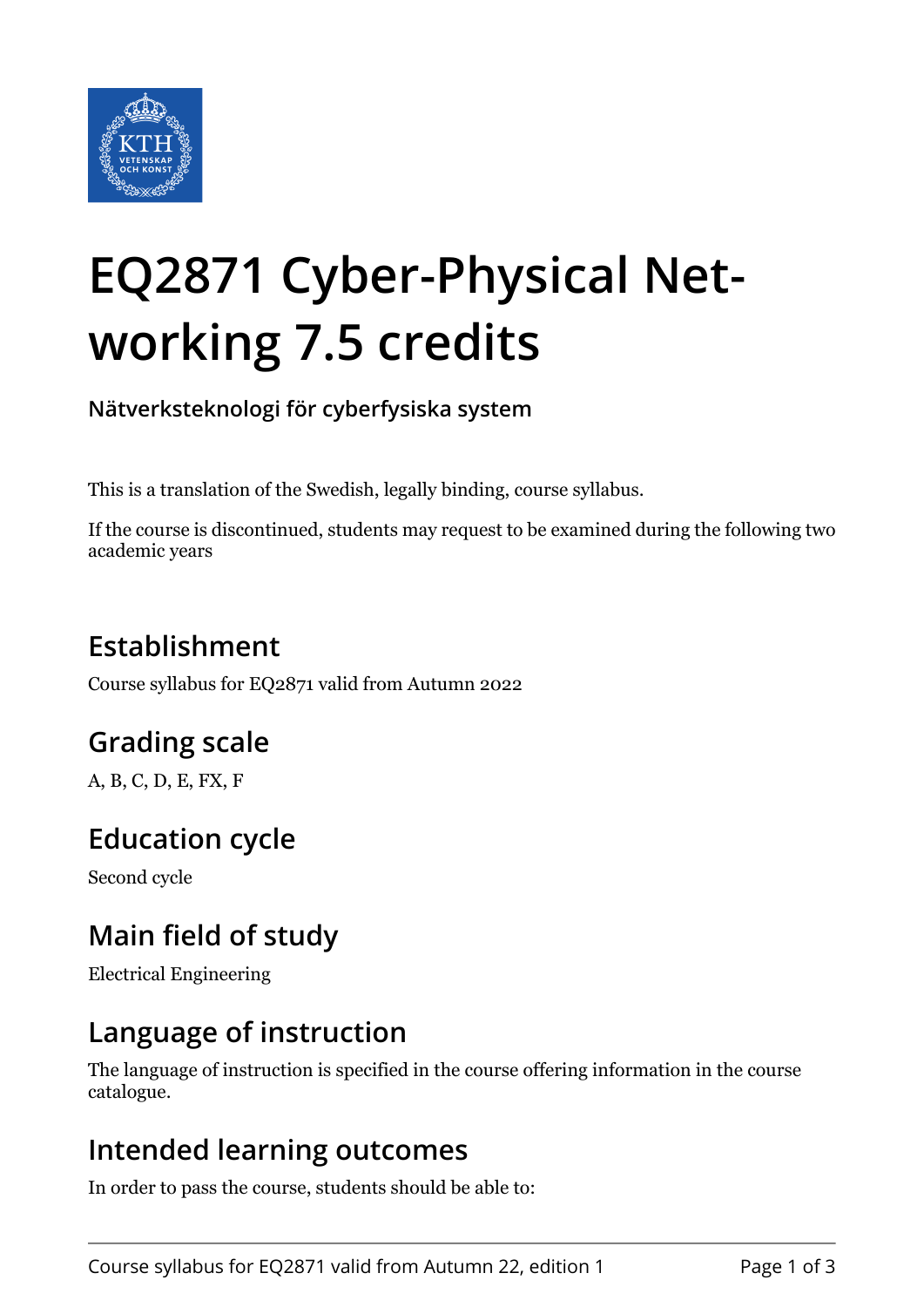- Identify the main challenges associated with cyber-physical networks with respect to the status quo in networking today.

- List the main principles/protocols/algorithms/research activities which address these challenges as of today.

- Describe how these principles/protocols and algorithms solve the challenges at hand.

- Dimension either local or wide-area networks for cyber-physical applications with respect to the principle/protocol chosen.

- Identify limits of principles/protocols and algorithms with respect to cyber-physical applications.

- Analyze a selected application scenario for cyber-physical networking and demonstrate the interrelationship between the different components of the system.

A-level students should in addition be able to:

- Identify the most important research problems in the different areas of cyber-physical networking and current approaches to overcome them.

- Combine different principles/protocols/approaches of different areas/networking layers into a single system conceptually and identify performance bottlenecks.

- Summarize, explain and apply the most important models underlying the major technical solutions developed in the different areas of cyber-physical networking.

## **Course contents**

The course gives an introduction in the area of networks for cyber-physical systems. On the technical side, it discusses the major challenges, principles, solutions and applications of wired and wireless networks that are utilized for the operation of a cyber-physical system. Regarding skills, the course enables the students to work closely with research literature and teaches students to tackle design, dimensioning and optimization problems with respect to the communication networking of cyber-physical systems.

The course introduces the main challenges, principles, solutions and applications of communication networks for cyber-physical systems. As an emerging networking paradigm, cyber-physical networking spans all communication processes that do not involve humans and which are designed to pursue tasks of automation and autonomy in the most general sense. This enables completely new application areas but introduces many novel and severe challenges. These have been addressed by research over the last couple of years and have initiated new standardization activities as well as significant research findings. This course deals with these new insights, principles and technologies and puts them in relation to applications in factory automation, robotics, traffic automation and other fields. In particular, the course is divided into six different blocks: Introduction to cyber-physical systems and their requirements, cable-based networking for cyber-physical systems, massive wireless networks for cyber-physical systems, critical wireless networking for cyber-physical networking, aspects of higher-layer networking for cyber-physical networking, and application examples. Each block is accompanied by a mandatory assignment for students to be worked on individually as well as in groups. Assignments that have to be worked on in groups are afterwards presented in front of class.